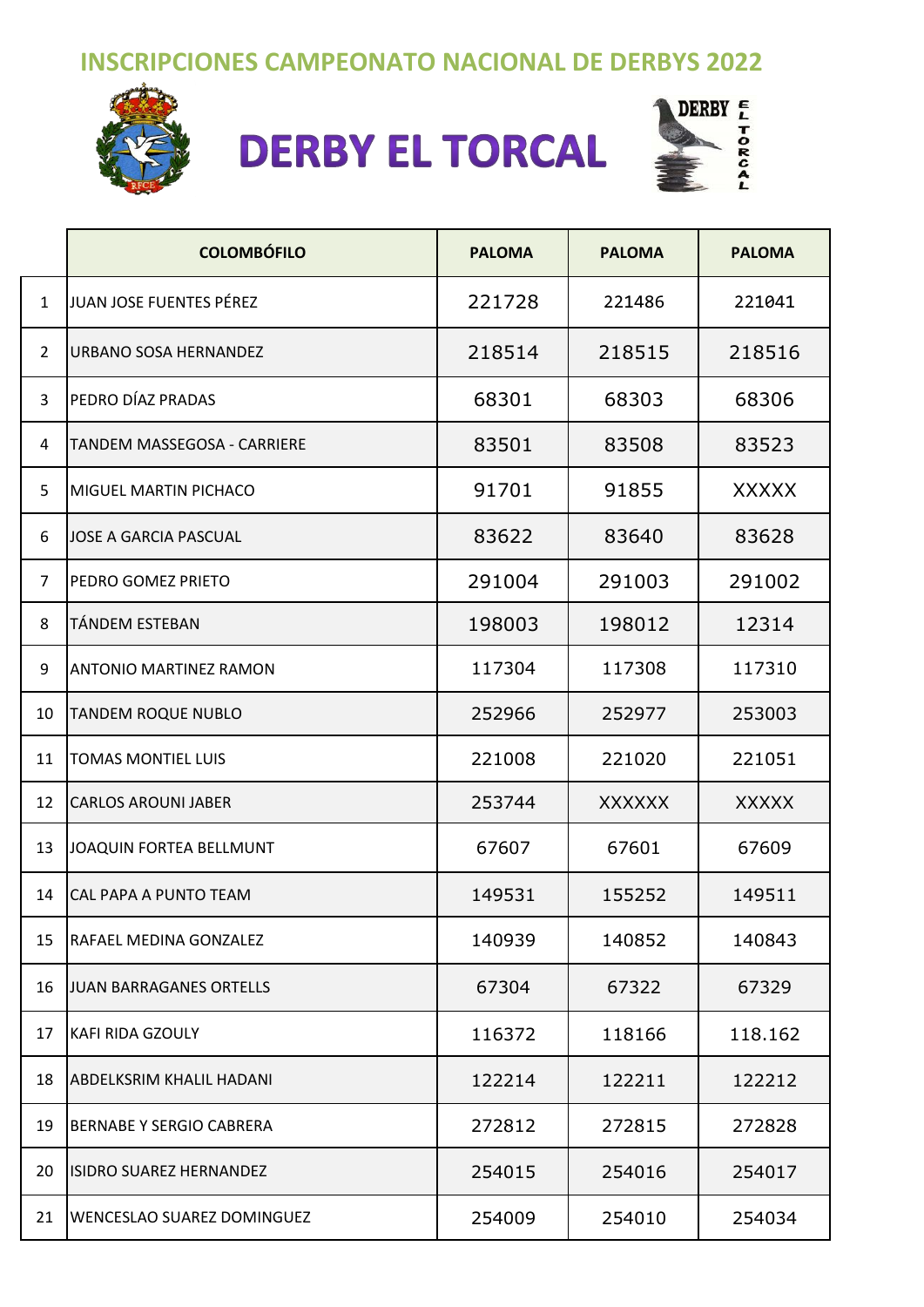|    | <b>COLOMBÓFILO</b>                      | <b>PALOMA</b> | <b>PALOMA</b> | <b>PALOMA</b> |
|----|-----------------------------------------|---------------|---------------|---------------|
| 22 | <b>ANTONIO CUENCA CALDERON</b>          | 139206        | 139208        | 139220        |
| 23 | DOMINGO MARIO DÍAZ ACOSTA               | 229802        | 229808        | 229809        |
| 24 | <b>JOSE LUIS LOPEZ SARABIA</b>          | 36781         | 36782         | <b>XXXXX</b>  |
| 25 | <b>TANDEM RADU CEZAR</b>                | 131351        | 131346        | 131347        |
| 26 | <b>TANDEM ALCORA B</b>                  | 65018         | 65806         | 68005         |
| 27 | TANDEM ALCORA A                         | 65509         | 65514         | <b>XXXXX</b>  |
| 28 | <b>TANDEM TORTOSA - VENY</b>            | 64831         | 64836         | 176901        |
| 29 | TANDEM ASORENA - PEDRAJA                | 201806        | 200504        | 200505        |
| 30 | <b>GONZALO VALERO MARTIN</b>            | 110583        | 110592        | 110603        |
| 31 | <b>GONZALO TEY VALERO</b>               | 110606        | 110589        | 110625        |
| 32 | <b>TANDEM SOTO SEGURA</b>               | 63703         | 63710         | 63602         |
| 33 | <b>TANDEM OTERO</b>                     | 127503        | 127515        | 127526        |
| 34 | <b>ANTONIO ROCAMORA ANDREU</b>          | 83003         | 83007         | 741962        |
| 35 | <b>CAMELIA CRUCITA</b>                  | 83008         | 741957        | 741958        |
| 36 | <b>FRANCISCO JAVIER SÁNCHEZ AGUILAR</b> | 69133         | 67314         | 67307         |
| 37 | <b>CARMELO DEL PINO PEREZ SÁNCHEZ</b>   | 137674        | 137679        | 228613        |
| 38 | MIGUEL SOTO RODRIGUEZ                   | 131009        | 131098        | 131096        |
| 39 | <b>ALFONSO MURCIA VEGARA</b>            | 83383         | <b>XXXXXX</b> | <b>XXXXX</b>  |
| 40 | URBANO SOSA HERNANDEZ                   | 218518        | 218515        | 218516        |
| 41 | ANTONIO LOZANO COLOMINA                 | 82012         | 82022         | 82016         |
| 42 | <b>CLAUDIO BOHAI</b>                    | 59705         | 59704         | 597016        |
| 43 | <b>DERBY ANDALUCIA</b>                  | 108658        | 108659        | 108585        |
| 44 | <b>DERBY CHIPIONA</b>                   | 138414        | 138435        | 138409        |
| 45 | <b>ERNEST DUCH OLIVER</b>               | 294411        | 294422        | 294405        |